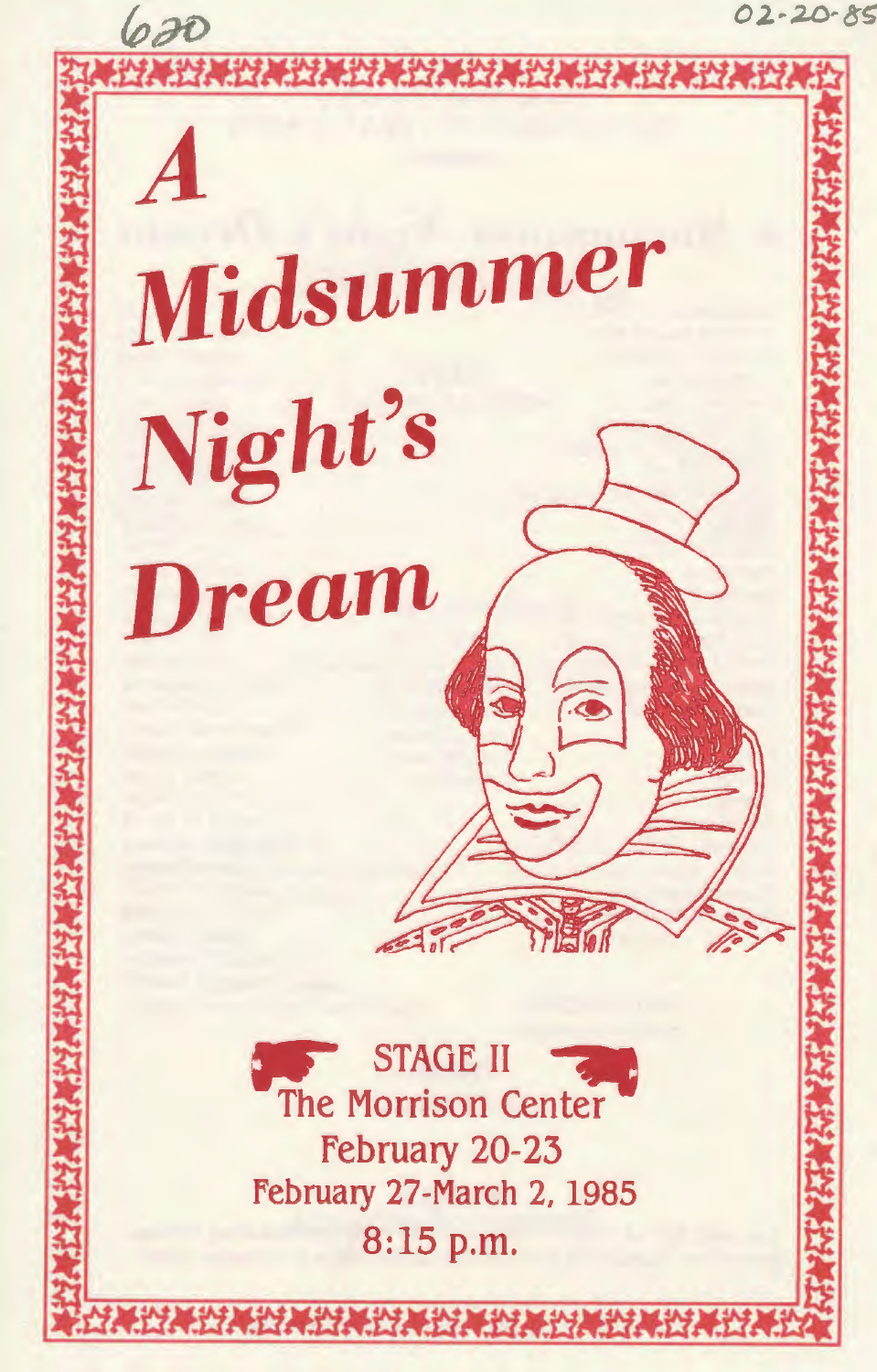## Boise State University DEPARTMENT OF THEATRE ARTS presents

*A Midsummer Night's Dream* 

# by William Shakespeare

### **CAST**

(in order of appearance)

| Peter Quince (Prologue)  Richard K. Jung  |                         |
|-------------------------------------------|-------------------------|
|                                           |                         |
|                                           |                         |
| Robin Starveling (Moon) Brian Crosthwaite |                         |
|                                           |                         |
|                                           |                         |
|                                           |                         |
|                                           |                         |
|                                           |                         |
| Peaseblossom Lorena M. Davis              |                         |
|                                           |                         |
|                                           |                         |
|                                           |                         |
|                                           |                         |
|                                           | <b>Erika Griffioen</b>  |
|                                           | <b>Kathy Freeman</b>    |
|                                           | <b>Kimberley Carney</b> |

### **TIME**

Not long ago.

### **SCENES**

The main tent of "Duke" Theseus' Royal Athenian One-Ring Extravaganza, the roustabout's tent, and various locations in a nearby wood.

Performed in two parts with a single intermission.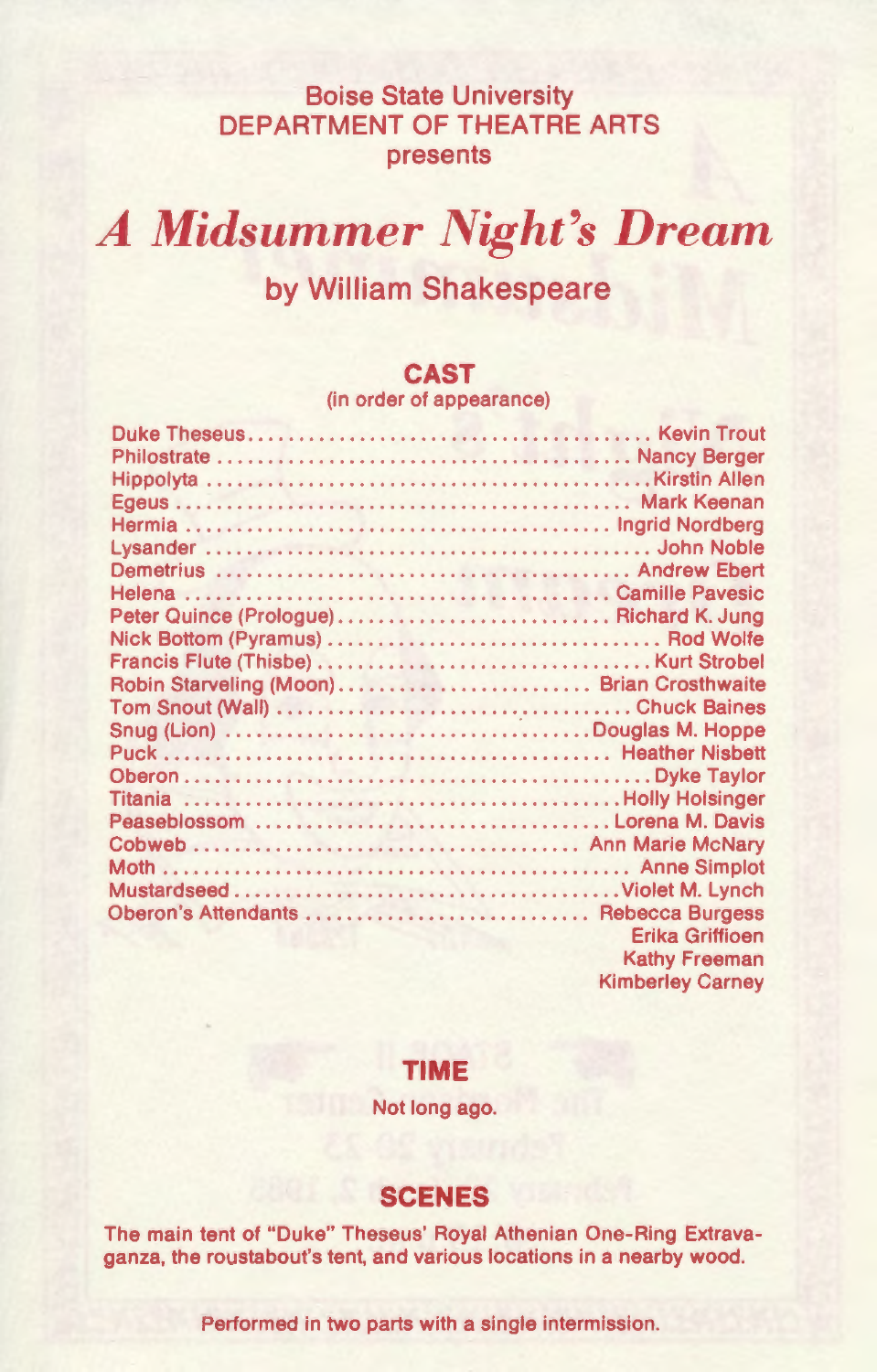## **PRODUCTION STAFF**

| Stage ManagerRobert E. Riddle Sr.        |                                                  |
|------------------------------------------|--------------------------------------------------|
| House Supervisor  William E. Shankweiler |                                                  |
|                                          |                                                  |
| Box Office  Margarita DeLeon-Guerrero    |                                                  |
|                                          |                                                  |
|                                          | <b>Heather Nisbett</b><br><b>AND MANUFACTURE</b> |

### **PRODUCTION CREW**

**SETTING**  Head Carpenter - Steve Redmond Timothy Suchy Kirstin Allen Louann Blome Susan Peyzak **TA 118 Students** 

Robert Parsley, Board Technician Timothy Suchy

### **LIGHTS COSTUMES**

Nancy Berger (Head) Holly Holsinger Andrea Kidwell Susan Petzak

### **SOUND**

Robert Parsley Jane Hoene, Board Technician

### **PROPERTIES**  Kimberley Carney

**MAKEUP**  Kelli Powell Fischer

## **ACKNOWLEDGEMENTS**

Just for Fun Inc.